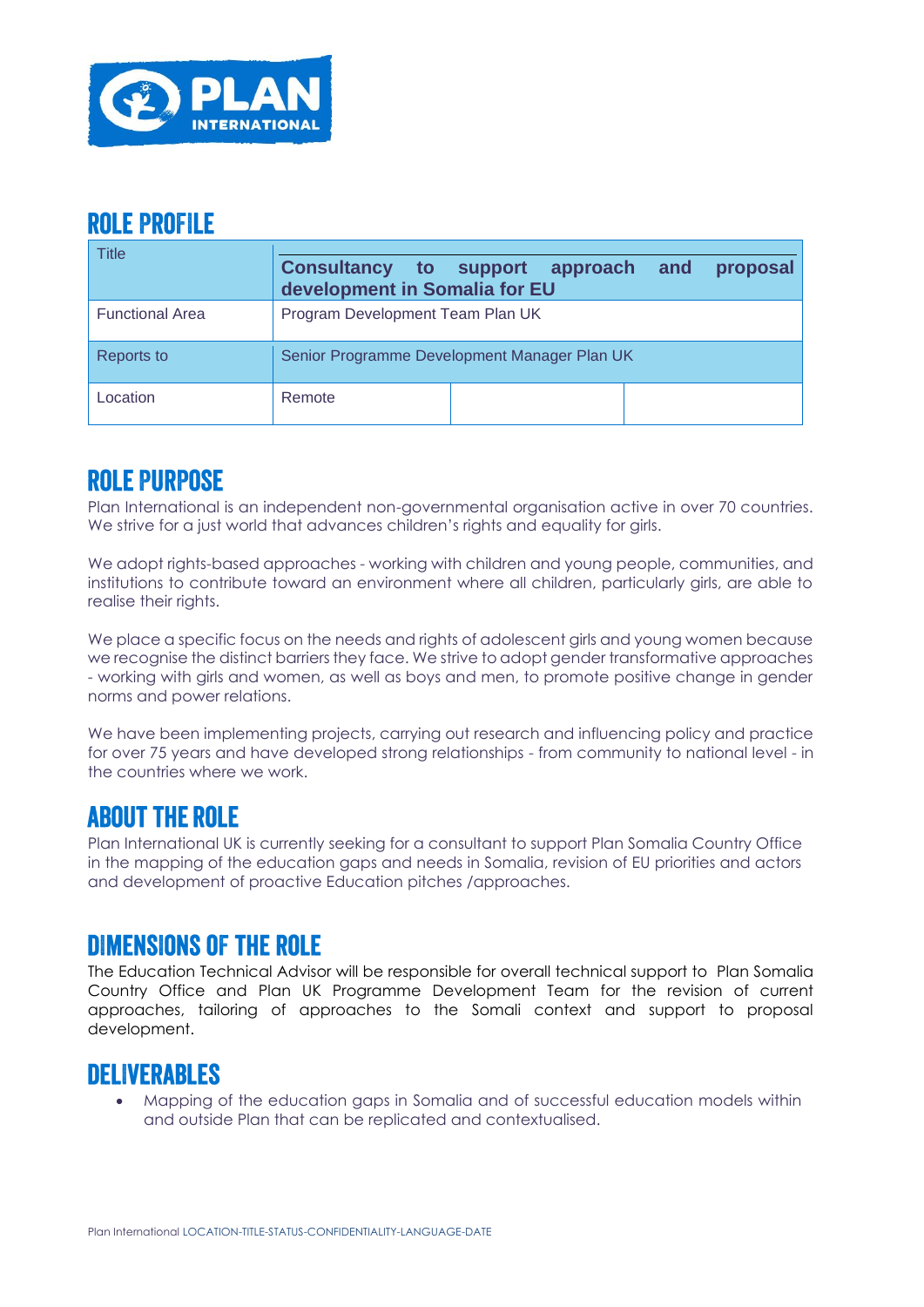- Review of EU approaches, priorities, and actors in the education sector, and of what has worked and what hasn't.
- Review of other agencies/national or local interventions underway in Somalia that address the intersectional barriers preventing girls from accessing education e.g., SRHR or psychosocial support or that tackle financial and social norm barriers. As all these aspects of marginalisation would be a requirement of any 'educational' interventions to enable access to and retention within informal or formal models of education.
- Proactive proposal development based on the above findings, and in line with the EU's education priorities.
- Ensures that Plan International's global policies for Child Protection (CPP) and Gender Equality and Inclusion (GEI) are fully embedded in accordance with the principles and requirements of the policy including relevant Implementation Standards and Guidelines as applicable to their area of responsibility. This includes, but is not limited to, ensuring staff and associates are aware of and understand their responsibilities under these policies and Plan International's Code of Conduct (CoC), their relevance to their area of work, and that concerns are reported and managed in accordance with the appropriate procedures.

### **INDICATIVE TIMELINE**

• The duration of the assignment is estimated to be approximately 40 days.

## **TECHNICAL EXPERTISE, SKILLS AND KNOWLEDGE**

#### **General requirements**

- Knowledge of and experience with EU funding
- Extensive technical knowledge in thematic area of education, including knowledge of current trends in gender norms in Somalia
- Knowledge of various strategies and interventions to support school retention, progression and learning is essential
- Experience of liaising with and supporting government to deliver education strategies at different levels of the education system
- Experience of working in Somalia or similar contexts and a strong understanding of context and contextual challenges faced by communities in the country
- Advanced report writing skills.

#### **Education and language**

- Advanced degree in a relevant field, for example, Education, Gender and Education, Development Studies, or Sociology
- Fluency in English both spoken and written

# **PLAN INTERNATIONAL'S VALUES IN PRACTICE**

#### **We are open and accountable**

- Promotes a culture of openness and transparency, including with sponsors and donors.
- Holds self and others accountable to achieve the highest standards of integrity.
- Consistent and fair in the treatment of people.
- Open about mistakes and keen to learn from them.
- Accountable for ensuring we are a safe organisation for all children, girls & young people

#### **We strive for lasting impact**

• Articulates a clear purpose for staff and sets high expectations.